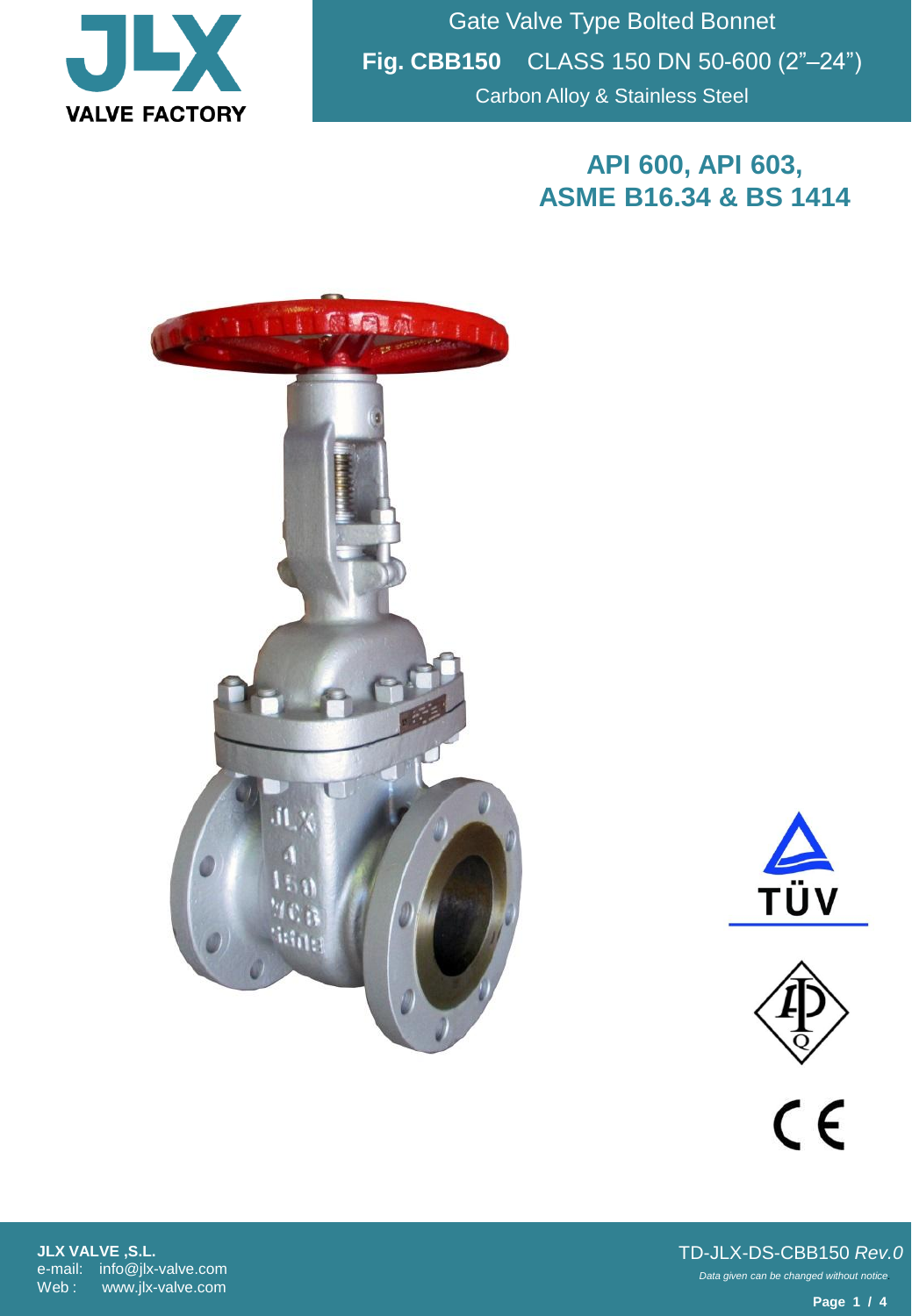

Gate Valve Type Bolted Bonnet **Fig. CBB150** CLASS 150 DN 50-600 (2"–24") Parts & Materials

| <b>Item</b>      | <b>Description</b>  | Material of construction * |                           |                           |                               |  |  |  |
|------------------|---------------------|----------------------------|---------------------------|---------------------------|-------------------------------|--|--|--|
|                  |                     | <b>Carbon Steel</b>        | Carbon Steel (Low Temp.), | <b>Alloy Steel</b>        | <b>Stainless Steel</b>        |  |  |  |
|                  | Body                | A 216 Gr.WCB               | A 352 Gr.LCB              | A 217 Gr.C5               | A 351 Gr.CF8M                 |  |  |  |
| 2                | Bonnet              | A 216 Gr.WCB               | A 352 Gr.LCB              | A 217 Gr.C5               | A 351 Gr.CF8M                 |  |  |  |
| 3                | Wedge               | A 216 Gr.WCB + ER410       | A 352 Gr.LCB + ER308      | A 217 Gr.C5 + ER410       | A 351 Gr.CF8M                 |  |  |  |
| 4                | Yoke                | A 216 Gr.WCB               | A 352 Gr.LCB              | A 217 Gr.C5               | A 351 Gr.CF8M                 |  |  |  |
| 5                | <b>Stem</b>         | A 182 Gr. F6a              | A 182 Gr.F304             | A 182 Gr.F6a              | A 182 Gr.F316                 |  |  |  |
| 6                | Seat Ring           | $A$ 105 + Stellite         | A 182 Gr.F304             | A 182 Gr. F6a + Stellite  | $- - - - -$                   |  |  |  |
|                  | Stem Nut            | B 148 / A 439 Gr.D2        | B 148 / A 439 Gr.D2       | B 148 / A 439 Gr.D2       | B 148 / A 439 Gr.D2           |  |  |  |
| 8                | Backseat            | A182 Gr.F6a                | A182 Gr.F304              | A 182 Gr.F6a              |                               |  |  |  |
| 9                | Gland               | A 105                      | A 105                     | A 182 Gr.F6a              | A 182 Gr.F316                 |  |  |  |
| 10               | <b>Gland Flange</b> | A 105                      | A 105                     | A 105                     | A 182 Gr.F304                 |  |  |  |
| 11               | <b>Stem Packing</b> | Graphite                   | Graphite                  | Graphite                  | Graphite                      |  |  |  |
| 12               | Gasket              | SS 304 / Graphite          | SS 304 / Graphite         | SS 304 / Graphite         | SS 316 / Graphite             |  |  |  |
| 13               | Bonnet Bolt & Nut   | A 193 Gr.B7 / A 194 Gr.2H  | A320 Gr. L7 / A194 Gr. 7  | A 193 Gr.B7 / A 194 Gr.2H | A 193 Gr.B7 / A 194 Gr.2H (3) |  |  |  |
| 14               | Eye Bolt & Nut      | A 193 Gr.B7 / A 194 Gr.2H  | A 193 Gr.B7 / A 194 Gr.2H | A 193 Gr.B7 / A 194 Gr.2H | A 193 Gr.B7 / A 194 Gr.2H     |  |  |  |
| 15               | Handw heel          | <b>Carbon Steel</b>        | Carbon Steel              | Carbon Steel              | <b>Carbon Steel</b>           |  |  |  |
| (3) Zinc coating |                     |                            |                           |                           |                               |  |  |  |

*(3) Zinc coating*

*\* Standard constructions with Trim 8, 2 and 10, other options are available*

| <b>API 600</b><br>Trim No. | <b>Nominal Trim</b>    | <b>Stem</b><br>Backseat (1) | <b>Seating Surface Body/Wedge</b> |  |
|----------------------------|------------------------|-----------------------------|-----------------------------------|--|
| 1                          | F6                     |                             | 13Cr                              |  |
| 2                          | 304                    | 18Cr-8Ni                    | 18Cr-8Ni                          |  |
| 3                          | F310                   | 25Cr-20Ni                   | 25Cr-20Ni                         |  |
| $\overline{4}$             | Hard F <sub>6</sub>    | 13Cr                        | Hard 13Cr                         |  |
| 5                          | <b>Hardfaced</b>       | 13Cr                        | $Co-Cr A(2)$                      |  |
| 5A                         | <b>Hardfaced</b>       | 13Cr                        | Ni-Cr                             |  |
| 6                          | F6 and Cu-Ni           | 13Cr                        | 13Cr and Cu-Ni                    |  |
| $\overline{7}$             | F6 and Hard F6         | 13Cr                        | 13Cr and Hard 13Cr                |  |
| 8                          | F6 and Hardfaced       | 13Cr                        | 13Cr and Co-Cr A (2)              |  |
| 8A                         | F6 and Hardfaced       | 13Cr                        | 13Cr and Ni-Cr                    |  |
| 9                          | Monel                  | Ni-Cu Alloy                 | Ni-Cu Alloy                       |  |
| 10                         | 316                    | 18Cr-8Ni-Mo                 | 18Cr-8Ni-Mo                       |  |
| 11                         | Monel and Hardfaced    |                             | Ni-Cu Alloy and Trim 5 or 5A      |  |
| 12                         | 316 and Hardfaced      |                             | 18Cr-8Ni-Mo and Trim 5 or 5A      |  |
| 13                         | Alloy 20               |                             | 19Cr-29Ni                         |  |
| 14                         | Alloy 20 and Hardfaced | 19Cr-29Ni                   | 19Cr-29Ni and Trim 5 or 5A        |  |
| 15                         | <b>Hardfaced</b>       | 18Cr-8Ni                    | Co-Cr $A(2)$                      |  |
| 16                         | <b>Hardfaced</b>       | 18Cr-8Ni-Mo                 | Co-Cr A $(2)$                     |  |
| 17                         | <b>Hardfaced</b>       | 18Cr-10Ni-Cb                | $Co-Cr A(2)$                      |  |
| 18                         | Hardfaced              | 19Cr-29Ni                   | Co-Cr $A(2)$                      |  |



*Stainless Steel Construction*

*Alloy Steel Construction*

*(1) and small internal parts that normally contact the service fluid*

*(2) Trademark material Stellite 6*

*Data given can be changed without notice.* TD-JLX-DS-CBB150 *Rev.0*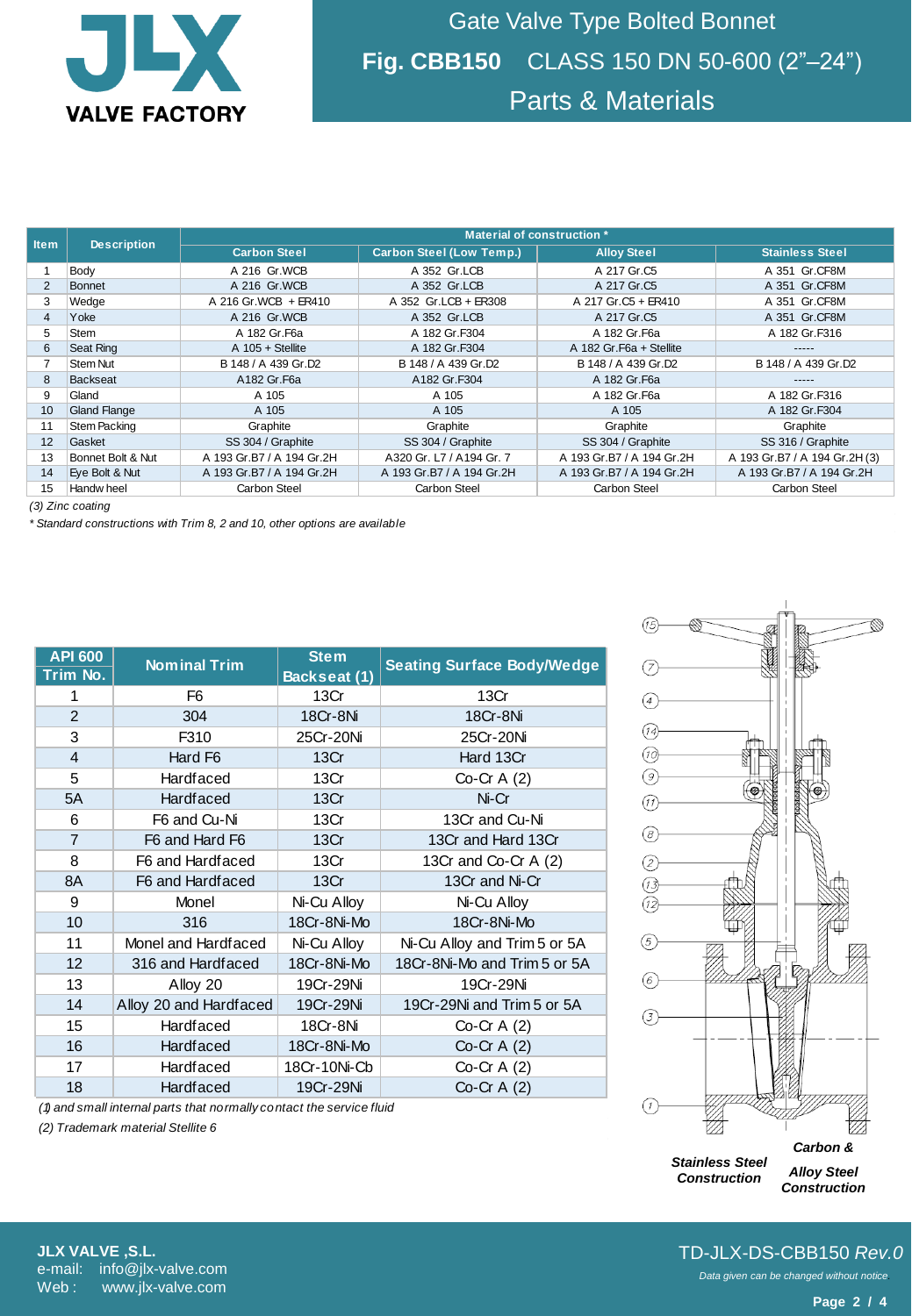

Gate Valve Type Bolted Bonnet **Fig. CBB150** CLASS 150 DN 50-600 (2"–24") **Dimensions** 



| <b>DN</b>           | A   | B     | $\mathbf C$ | ØD  | <b>WEIGHT</b> |
|---------------------|-----|-------|-------------|-----|---------------|
| 50(2")              | 178 | 216   | 386         | 200 | 17            |
| 65 $(2\frac{1}{2})$ | 190 | 241   | 435         | 200 | 27            |
| 80(3")              | 203 | 282,5 | 483         | 250 | 33            |
| 100(4")             | 229 | 305   | 587         | 250 | 48            |
| 125(5")             | 254 | 381   | 673         | 300 | 65            |
| 150(6")             | 267 | 403   | 767         | 300 | 78            |
| 200(8")             | 292 | 419   | 955         | 350 | 120           |
| 250 (10")           | 330 | 457   | 1146        | 450 | 176           |
| 300 (12")           | 356 | 502   | 1328        | 500 | 260           |
| 350 (14")           | 381 | 572   | 1519        | 460 | 380           |
| 400 (16")           | 406 | 610   | 1721        | 460 | 530           |
| 450 (18")           | 432 | 660   | 1900        | 460 | 620           |
| 500 (20")           | 457 | 711   | 2116        | 610 | 810           |
| 550 (22")           | 483 | 762   | 2315        | 610 | 1050          |
| 600 (24")           | 508 | 813   | 2480        | 610 | 1150          |
| 650 (26")           | 559 |       | 2700        | 610 | 1380          |
| 700 (28")           | 610 |       | 2975        | 610 | 1980          |
| 750 (30")           | 610 |       | 3102        | 610 | 2200          |
| 900 (36")           | 711 |       | 3668        | 710 | 2800          |

*(\*) Dimensions in mm and weight in kg*

*For other sizes consult to the technical department.*